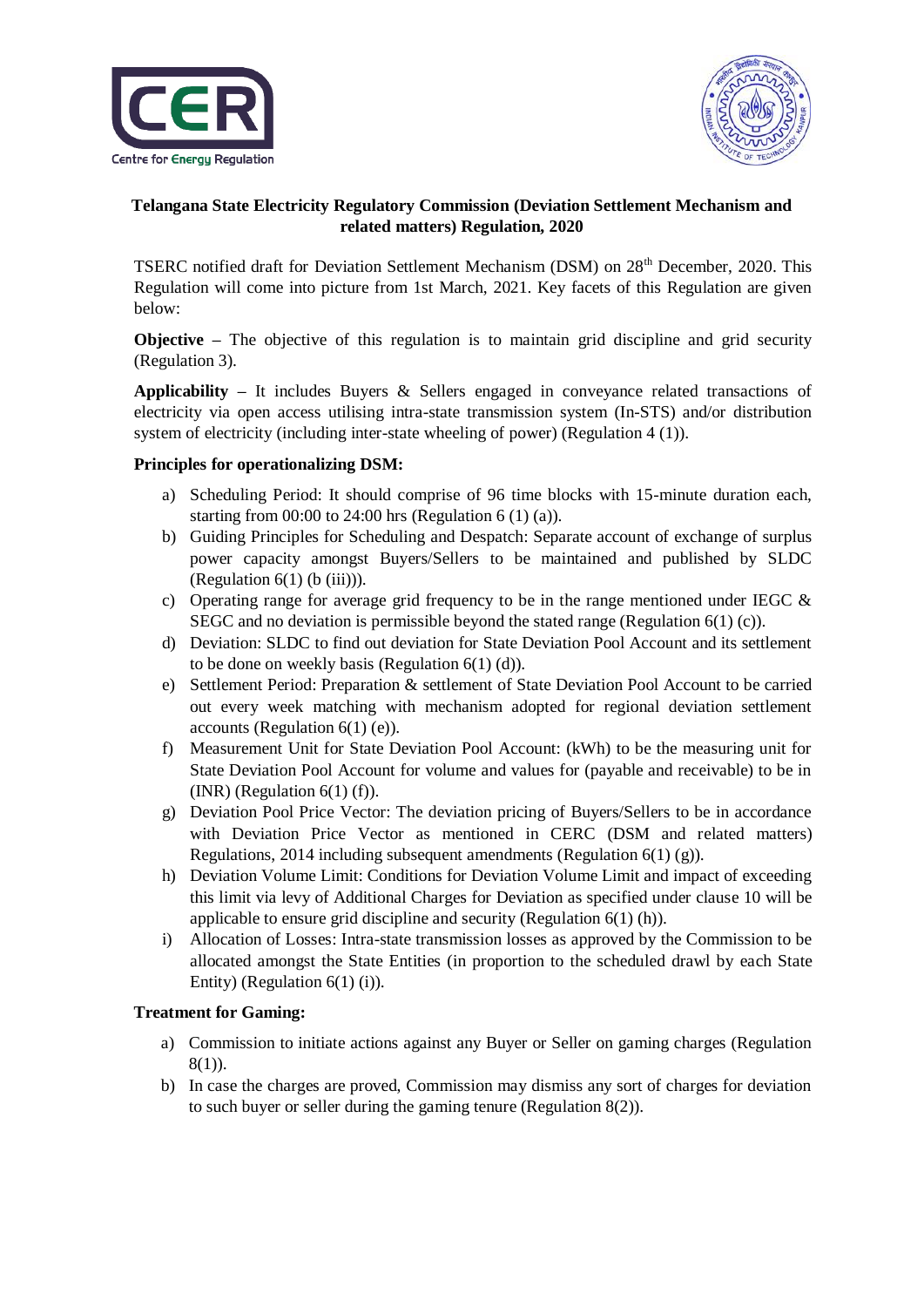



### **Charges for Deviations:**

 Charges for Deviations for the Buyers and Sellers will be as given below (Regulation 9(2)- 9(6)):

| S.No.          | Category                                                                                                       | <b>Charges for Deviations</b>                                                                         |
|----------------|----------------------------------------------------------------------------------------------------------------|-------------------------------------------------------------------------------------------------------|
| 1              | For under-drawal by Buyer in time block in<br>excess of 12% of the schedule or [X] MW<br>(whichever is less)   | Zero                                                                                                  |
| $\overline{2}$ | For generating stations (irrespective of fuel)<br>type & whether tariff is regulated by<br>Commission or not)  | Shall not exceed Cap rate of<br>deviation (Rs. $3.0304/kWh$ )                                         |
| 3              | For over-injection by Seller in time block in<br>excess of 12% of the schedule or 10 MW<br>(whichever is less) | Zero                                                                                                  |
| 4              | At grid frequency of 50.05 Hz and above                                                                        | Zero                                                                                                  |
| 5              | For grid frequency range of below 50.01 Hz<br>and not below 50.00 Hz                                           | Daily average of Area<br>Clearing Price (ACP) found<br>in Day Ahead Market<br>(DAM) of Power Exchange |

• Charges for Deviation for Infirm Power Injected into the Grid (Regulation 9 (7)):

| S.No.                       | <b>Category</b>                                   | Cap Rate (Rs./kWh)                                            |
|-----------------------------|---------------------------------------------------|---------------------------------------------------------------|
|                             | Domestic/Coal/Lignite/Hydro                       | Rs.1.78/kWh sent out                                          |
| $\mathcal{D}_{\mathcal{L}}$ | Administered Price Mechanism (APM) gas<br>as fuel | Rs.2.82/kWh sent out<br>(up to the date of revision of price) |
| 2                           | <b>Imported Coal</b>                              | Rs.3.03/kWh sent out                                          |
|                             | RLNG                                              | Rs.8.00/kWh sent out                                          |

The regulation can be accessed **[here.](https://cer.iitk.ac.in/odf_assets/upload_files/CER_IITK_TSERC_Comments_on_(Deviation_Settlement_Mechanism_%20Related_Matters)_Draft_Regulation_2020.pdf)**

## **CER Opinion –**

- **Need for an objective definition of 'gaming' (Regulation 2.1(p)):** The objective definition of 'gaming' should clearly identify the basis for assessing 'intentional misdeclaration' of the schedule. As an alternative, tightening of the deviation limit during the peak hours (when DSM prices are expected to be higher) can also reduce the incentive for gaming through over injection by the generators/under-drawl by the buyers.
- **Volume Limit of Buyer (Regulation 10.2):** As per the draft regulation, Non-Coincident Peak Demand (NCPD) represents the sum of Peak Demand of Buyer(s). This